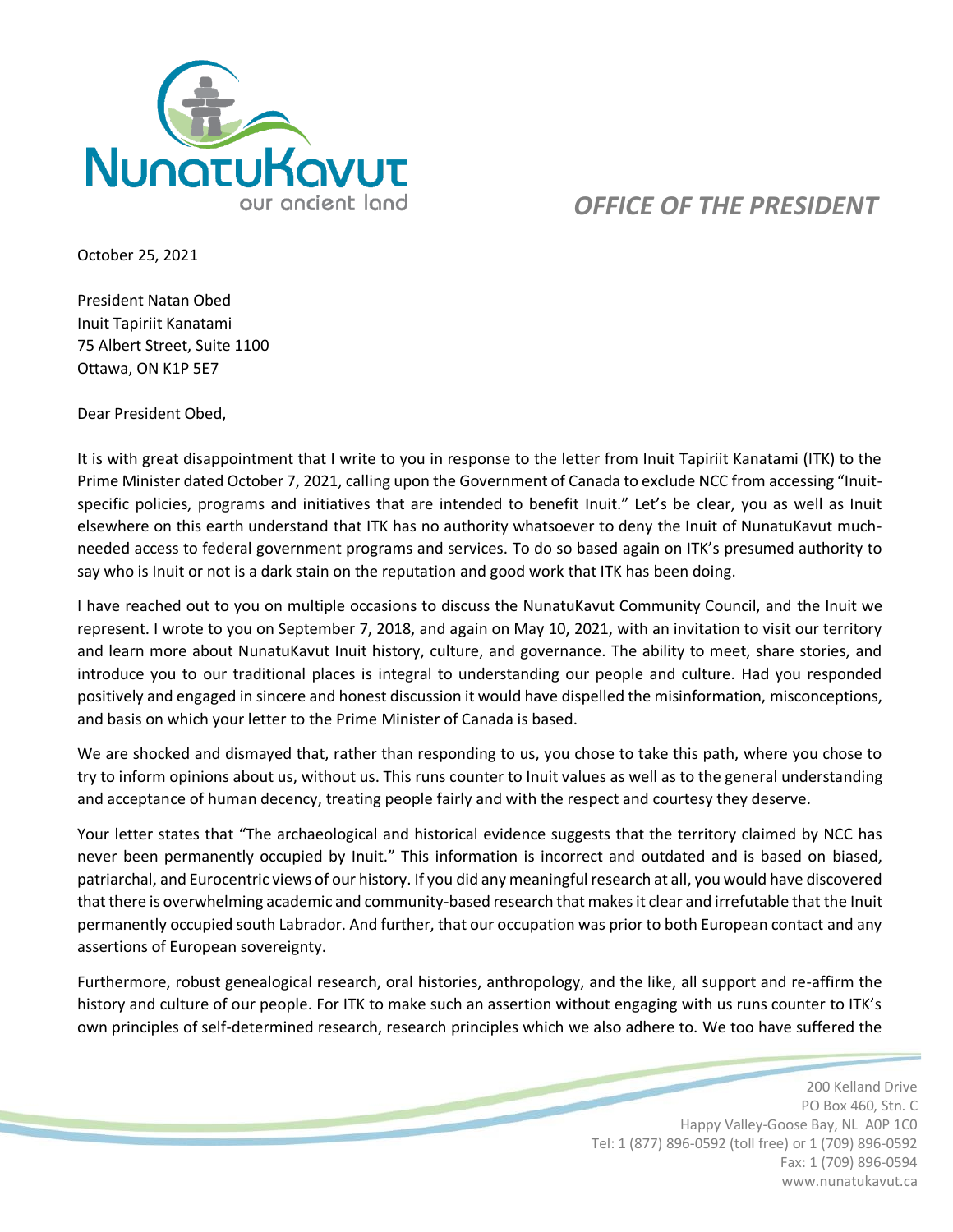harms and impacts of "outsider knows best" and we have been working vehemently to establish strong relationships and strengthen our people and communities in research that is 'about us'. The United Nations Declaration of the Rights of Indigenous Peoples (UNDRIP) makes clear that Indigenous peoples have the right to determine their identity or membership in accordance with their customs and traditions. We continue to do so, and our membership criteria are rigorous and require clear proof of Inuit ancestry, as well as connection to the communities in our territory.

On the following point we can agree: "Inuit never relinquished their homeland." NunatuKavut Inuit are the beneficiaries of the British-Inuit Treaty of 1765, which was entered into in Chateau Bay, within our territory. This Treaty recognized that our Inuit ancestors were permanent and rightful owners of the lands and waters in NunatuKavut, the very same territory we occupy today. Agreement to the Treaty reflected continued Inuit selfgovernance and self-determination. Our ancestors offered no extinguishment of land or resources, but rather, made a commitment to co-exist in peace and friendship to trade with the British.

Like other Inuit and indeed other Indigenous groups, we have resisted the processes of colonialism and assimilation. Had you met with us to share stories and knowledge, we could have talked about the differences and similarities in our respective experiences of colonization. The story of Inuit in Labrador has most often been told by outsiders who had their own agendas, including the Moravians. This can be incredibly problematic when trying to understand the complex history of Inuit in Labrador.

Inuit historically travelled freely and maintained kinship networks all over Labrador, into the Northern Peninsula of Newfoundland and the North Shore of Quebec. The modern-day attempt to divide Labrador into "North" and "South" at Hamilton Inlet is but one of the many imposed geographic lines that were used to separate colonial activities with Inuit, on Inuit lands and waters, and does not reflect the realities of how our people lived. Inuit history through time must be understood with this fluidity and complexity in mind. While some of our experiences of colonialism may differ from other Inuit groups, we remain a distinct people in the same territory that our ancestors have occupied.

Today, our people continue to live on the same lands, waters and ice that were defended and secured by our ancestors over centuries. Our families continue to live according to seasons, following the food and sharing in traditions and practices that have been passed down to us. We continue to defend our homes, lives, and culture against colonial ways of thinking and knowing. We live in our places, and we stay connected to our culture, values, and heritage. We hunt, we eat wild meat (i.e., seal, birds, fish, etc.), we harvest, we trap, we make skin clothing, we travel over sea ice by skidoo and dog team and by water to our seasonal places, we navigate the waters and lands using the living memories passed down to us by our parents and grandparents, we continue to immerse our youth and children in our traditional places, and we share stories of belonging and kinship that remind us of where we come from and who we are.

We are also trying to heal from the intergenerational impacts of multiple forms of colonization over many generations. As examples, residential schooling, forced relocation, and the Grenfell Mission all continue to have very real impacts on our families. Relatedly, we also face varying degrees of food, water, heat, employment and health security issues across our territory. These realities are fundamentally connected to a history of colonization, including colonial attempts to erase our people and deny our culture. Despite all of this, our people continue to connect to culture and tradition and rely on them for our survival. We continue to talk about how our culture and our traditions will lead us into the future. This is what keeps us alive. We have always been here - this is our home.

Our Inuit heritage is not "fraudulent", rather, it is well-documented. While some European men did marry into our communities, the idea that our Inuit grandmothers did not pass down our Inuit culture is rooted in the racist and sexist assumption that Inuit women would have been absorbed into the European culture of their husbands, and not Europeans being absorbed into the communities, families, and kinship network, and the Inuit way of life in the territory in which they found themselves.